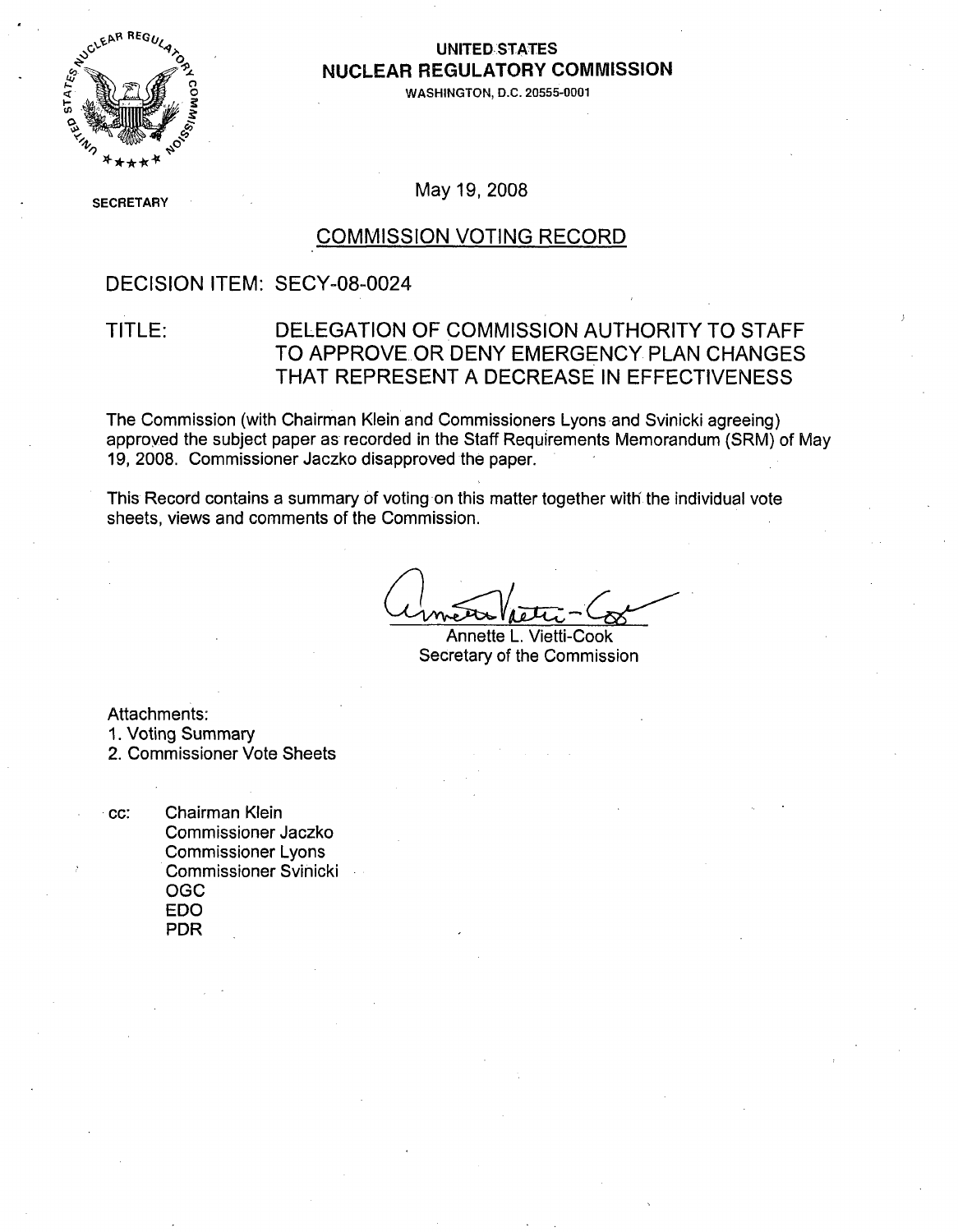## VOTING SUMMARY - SECY-08-0024

## RECORDED VOTES

|                       |   | APRVD DISAPRVD ABSTAIN PARTICIP COMMENTS | NOT | <b>DATE</b> |
|-----------------------|---|------------------------------------------|-----|-------------|
| <b>CHRM. KLEIN</b>    |   |                                          | X   | 4/22/08     |
| COMR. JACZKO          |   | X                                        | X   | 4/3/08      |
| <b>COMR. LYONS</b>    | X |                                          | Х   | 3/26/08     |
| <b>COMR. SVINICKI</b> | X |                                          | Χ   | 5/5/08      |

## COMMENT RESOLUTION

In their vote sheets, Chairman Klein and Commissioners Lyons and Svinicki approved the staffs recommendation and provided some additional comments. Commissioner Jaczko disapproved the staff's recommendation and provided some additional comments. Subsequently, the comments of the Commission were incorporated into the guidance to staff as reflected in the SRM issued on May 19, 2008.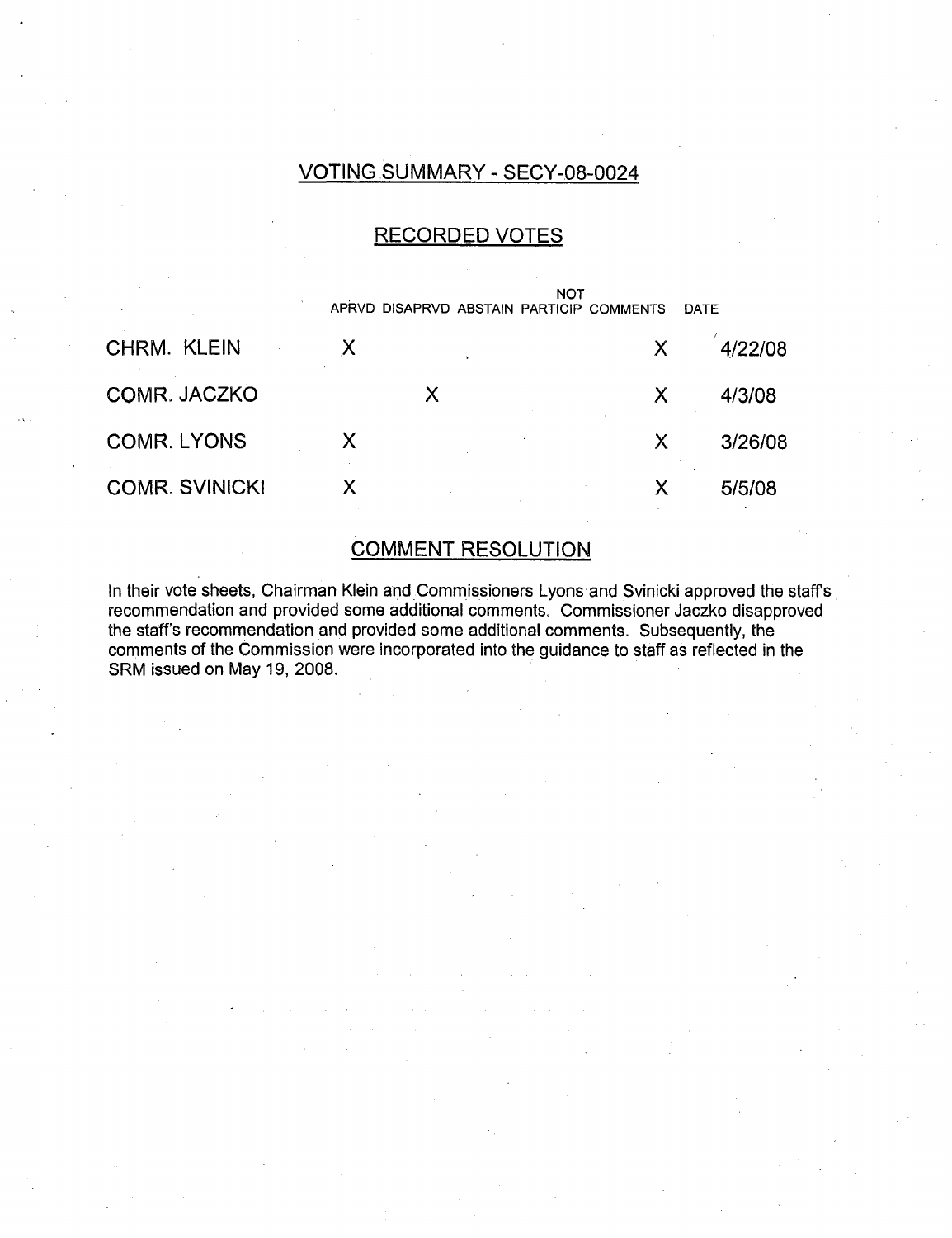# RESPONSE SHEET

| TO:                     | <b>Annette Vietti-Cook, Secretary</b>                                                                                                                                         |  |  |
|-------------------------|-------------------------------------------------------------------------------------------------------------------------------------------------------------------------------|--|--|
| <b>FROM:</b>            | <b>CHAIRMAN KLEIN</b>                                                                                                                                                         |  |  |
| <b>SUBJECT:</b>         | SECY-08-0024 - DELEGATION OF COMMISSION<br><b>AUTHORITY TO STAFF TO APPROVE OR DENY</b><br><b>EMERGENCY PLAN CHANGES THAT</b><br><b>REPRESENT A DECREASE IN EFFECTIVENESS</b> |  |  |
|                         | Approved xx Disapproved Abstain                                                                                                                                               |  |  |
| Not Participating _____ |                                                                                                                                                                               |  |  |
| <b>COMMENTS:</b>        | Below __ Attached xx None                                                                                                                                                     |  |  |

**SIGNATURE** 

,,!-Z/-.- *or* DATE

Entered on "STARS" Yes / No \_\_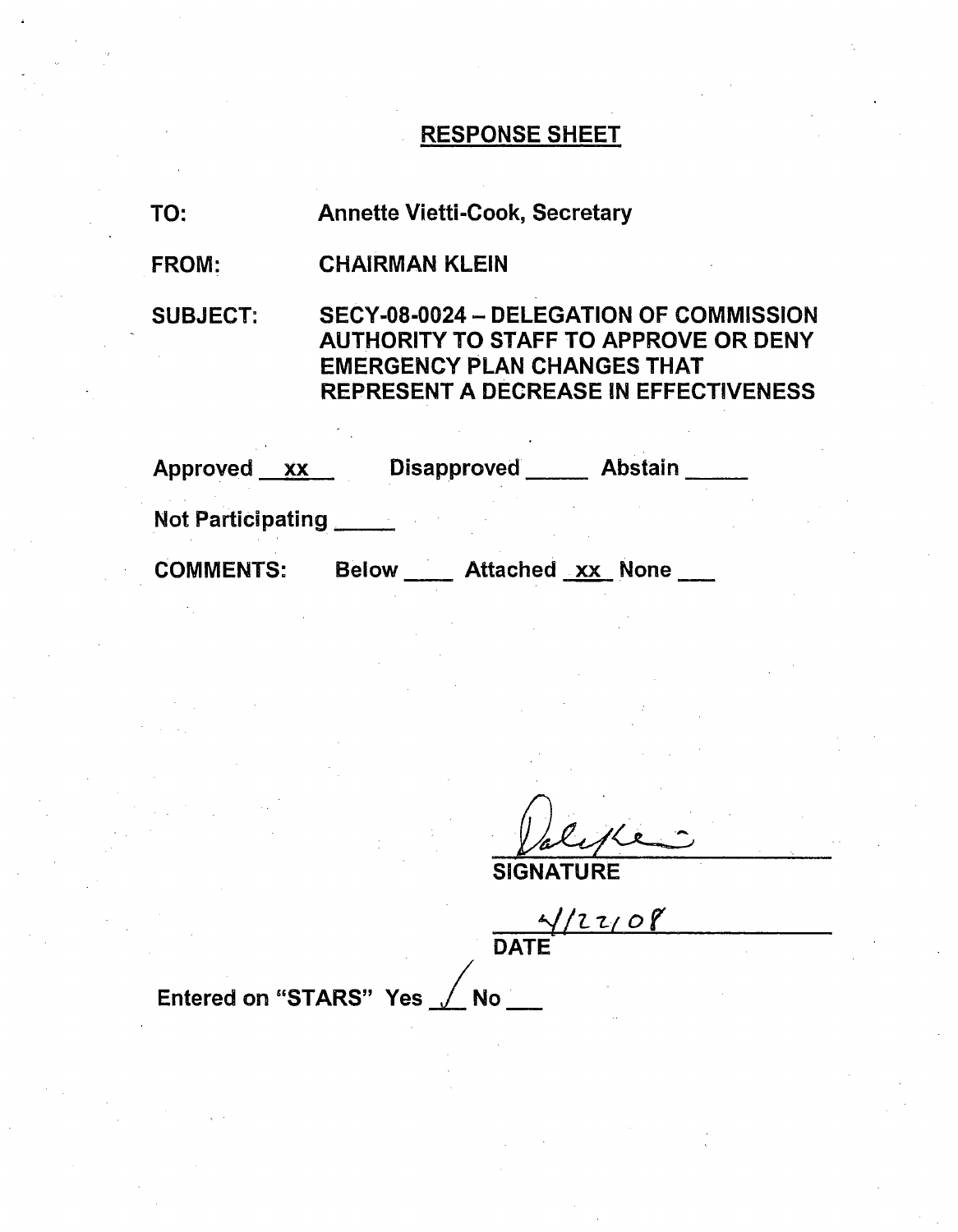### Chairman Klein's Comments on. SECY-08-0024

I approve the staffs proposal in SECY-08-0024 for delegation of authority to the staff to approve or deny emergency plans changes that represent a decrease in effectiveness.

This delegation restores authority to approve emergency plans changes (that represent a decrease in effectiveness) that had been held by the staff prior to the SRM for SECY-06-0220. It does not change the previously existing thresholds for approving such changes, but it would allow for more efficient handling of such requests. As the staff indicates, an NRC staff approval of such a request would be dependent upon a determination that an emergency plan as revised still meets the requirements or standards for protection of the public.

However, the staff made no request-or justification for changing the provisions of the SRM for SECY-96-0170 related to emergency operations facility (EOF locations). Therefore, approval of SECY-08-0024 does not change the direction in the SRM for SECY-07-0170 regarding two types of EOF location changes that still require Commission approval.

The public has high interest in emergency preparedness issues, and the importance of interacting with key stakeholders warrants careful treatment of changes in this area. The planned rulemaking to clarify the process for such approvals under 10 CFR 50.54(q) will provide an opportunity for input by the public and industry on any new approaches. However, the staff proposal before the Commission concerns restoration of previously-delegated staff authority, and I do not see a need to delay action on this pending matter.

Moreover, requiring a Commission decision to approve or disapprove these emergency plan changes elevates them above other important safety judgments delegated to the staff (from routine licensing or regulatory actions to matters such as license renewals). Offsite planning is an essential element of adequate protection, but it also constitutes a second or third line of defense for the extremely rare and unlikely circumstance that engineered design features and human capacity to take corrective action have failed. Thus, placing extraordinary restrictions on the staff's review and approval of emergency plan changes appears to be inconsistent with both the normal alignment of delegated staff authority and the structure of NRC's regulatory program. In addition, if policy issues arise during a staff review, the staff notes that it would forward them to the Commission as is normal practice.

In light of these considerations, I do not see a need to place new, special restrictions on the staff's exercise of delegated authority to review and approve disapprove emergency plan changes or exemption requests related to emergency plans.

' lyle

Dale E. Klein 04/22/08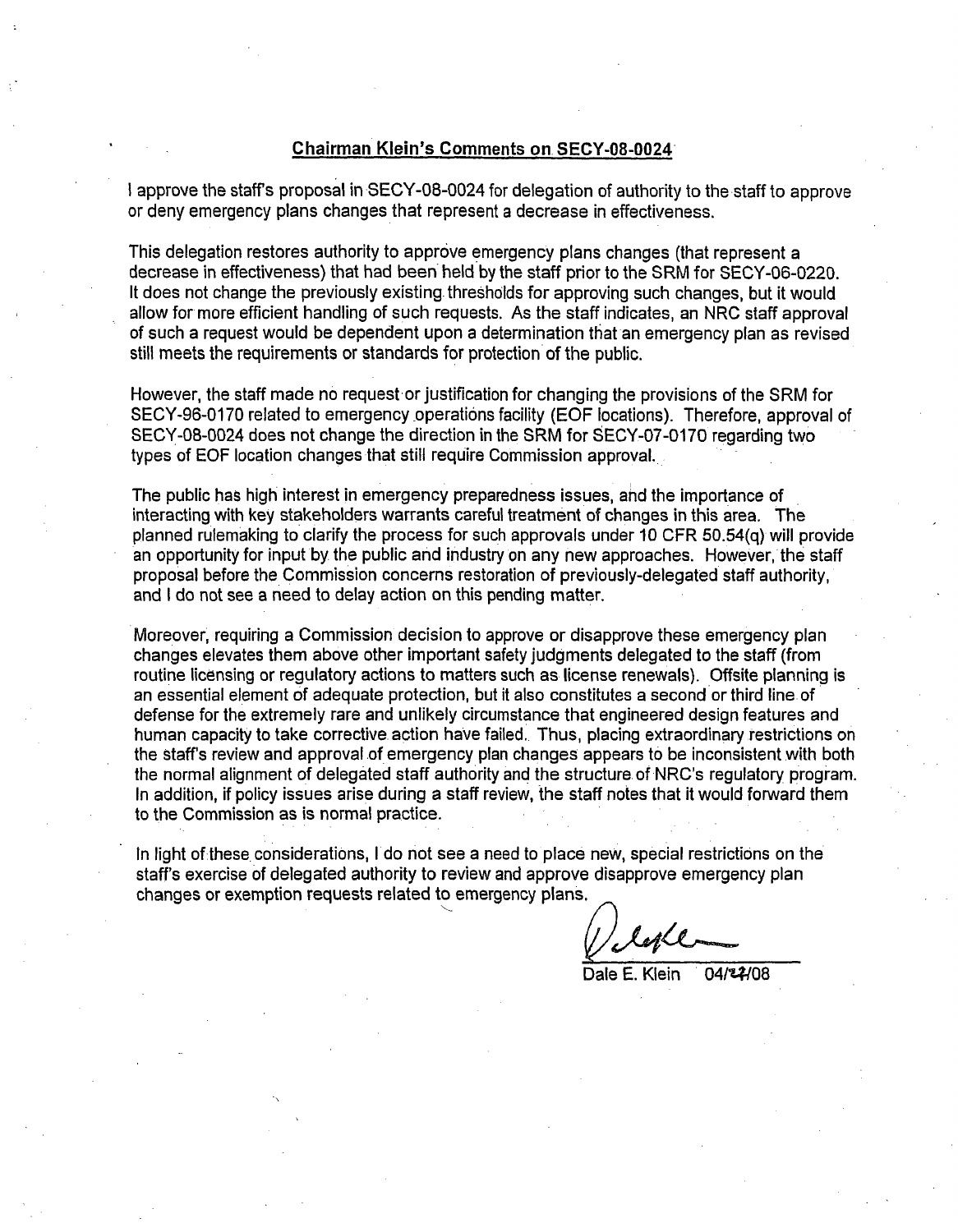# NOTATION VOTE

# RESPONSE SHEET

| TO:               | <b>Annette Vietti-Cook, Secretary</b>                                                                                                                                         |
|-------------------|-------------------------------------------------------------------------------------------------------------------------------------------------------------------------------|
| <b>FROM:</b>      | <b>COMMISSIONER JACZKO</b>                                                                                                                                                    |
| <b>SUBJECT:</b>   | SECY-08-0024 - DELEGATION OF COMMISSION<br><b>AUTHORITY TO STAFF TO APPROVE OR DENY</b><br><b>EMERGENCY PLAN CHANGES THAT</b><br><b>REPRESENT A DECREASE IN EFFECTIVENESS</b> |
| Approved          | Disapproved X<br>Abstain                                                                                                                                                      |
| Not Participating |                                                                                                                                                                               |
| <b>COMMENTS:</b>  | <b>Below</b><br>Attached X None                                                                                                                                               |

**SIGNATURE** ربرل  $^{\prime}$ ක්

**DATE** 

Entered on "STARS" Yes  $x$  No  $-$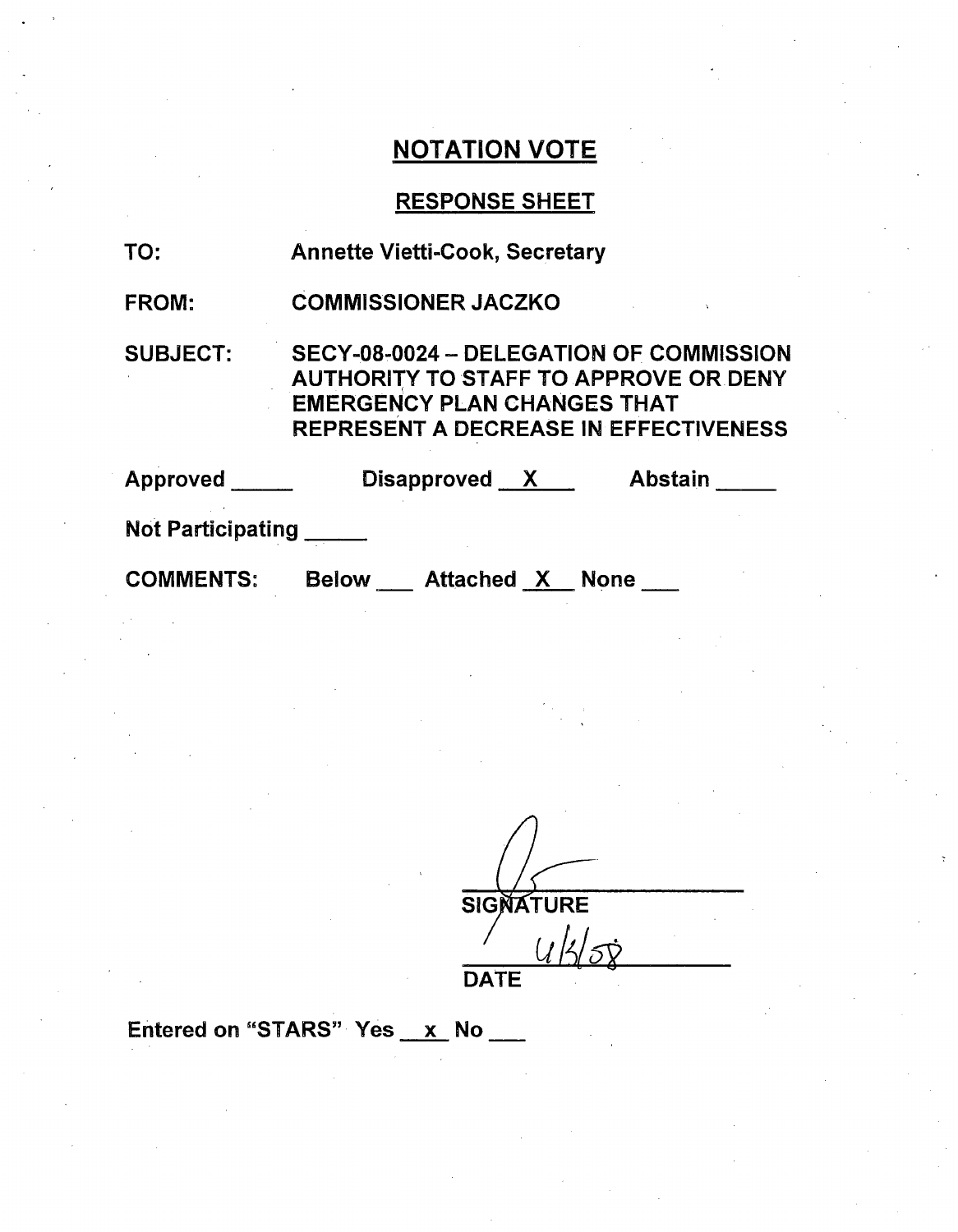### Commissioner Gregory B. Jaczko's Comments on SECY-08-0024 Delegation of Commission Authority to Staff To Approve or Deny Emergency Plan Changes That-Represent a Decrease in-Effectiveness

I continue to disapprove of the request to delegate to the staff the authority to approve or deny requests from licensees to change their emergency plans in a manner which decreases effectiveness. **I** continue to believe that this issue will be better informed **by,** seeking stakeholder perspectives on this change of authority as directed in the SRM on SECY-06-0200. This is a vital step to take with something as emotional and complex as emergency preparedness. Rather than making a decision prematurely on an issue that has gotten somewhat confused, I believe we should take our time and get it right. In addition, I know of no urgent need to delegate this authority to the staff. Any licensee desiring to make a change that decreases the effectiveness of their EP plans can clearly petition the Commission for approval to do so.

On a related note, I continue to be unconvinced by staff arguments that doing the legwork necessary to provide information to the Commission is too time consuming and burdensome. I agree the staff's concurrence process for Commission papers is inefficient but the solution to that problem is to improve that staff process, not to avoid providing information to the Commission for decision making purposes. I am, therefore, encouraged that the staff is conducting a lean six sigma review of its concurrence process and I look forward to the efficiency improvements this effort will yield, Inefficiency in the process of preparing and delivering decision papers to the Commission should be resolved expeditiously so that the Commission can continue to play its statutory role as the head of the agency.

√Gregory B. Jaczko,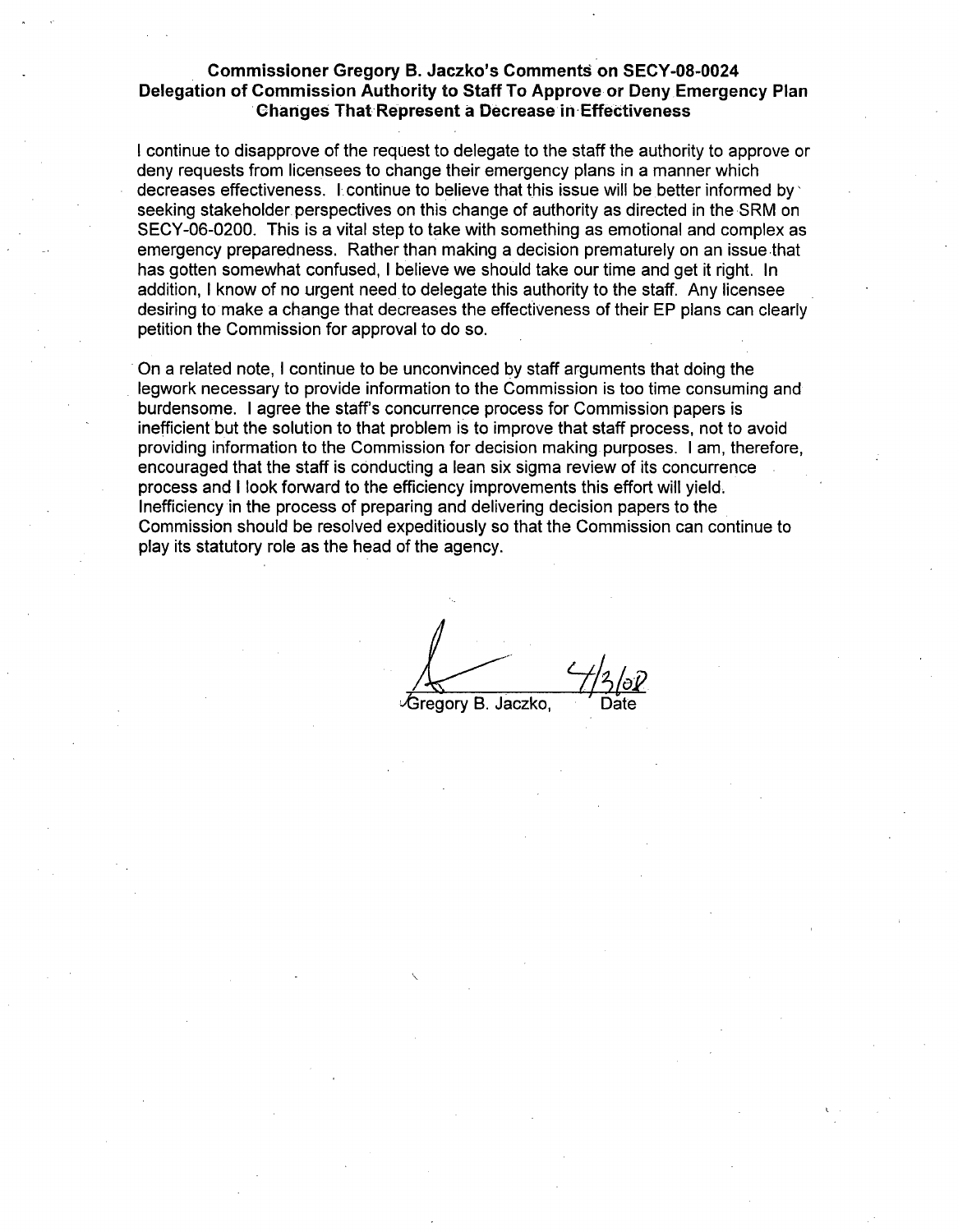## NOTATION VOTE

### RESPONSE SHEET

- TO: Annette Vietti-Cook, Secretary
- FROM: COMMISSIONER LYONS

SUBJECT: SECY-08-0024 - DELEGATION OF COMMISSION AUTHORITY TO STAFF TO APPROVE OR DENY EMERGENCY PLAN CHANGES THAT REPRESENT A DECREASE IN EFFECTIVENESS

Approved <u>X</u> Disapproved Abstair

Not Participating **\_**

COMMENTS:

Attached **X.** None

er B. L**√**ons

**SIGNATURE** 

 $31 \, \lambda 6 \, 108$ **DATE** 

Entered on "STARS" Yes X No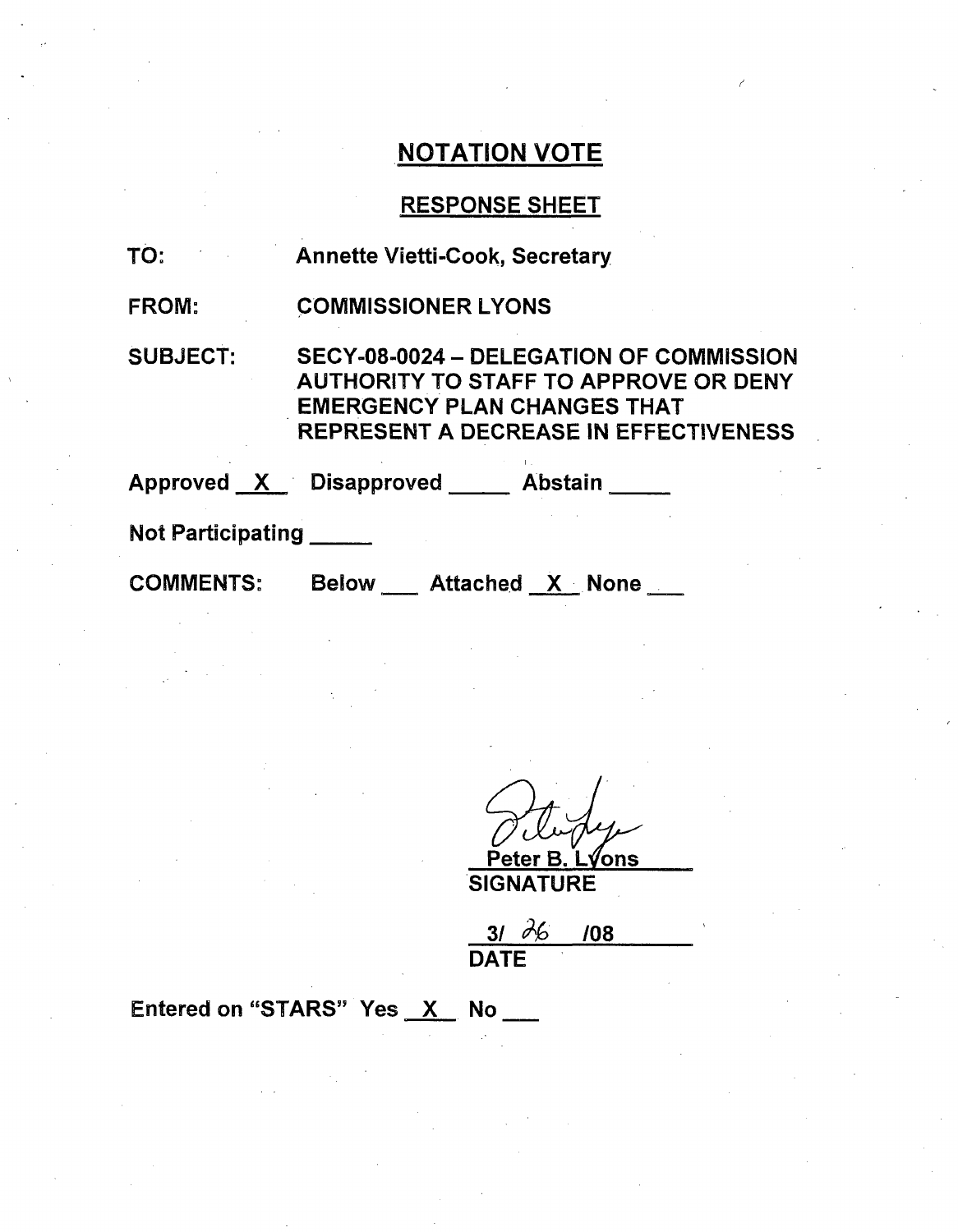#### Commissioner Lyons' Comments on SECY-08-0024

I approve the staff's recommendation that it be delegated the authority to approve or deny proposed emergency plan changes that represent decreases in the effectiveness of a licensee's emergency plan. This approval is subject to the following comments and conditions.

When these changes may represent a reduction in effectiveness of a licensee's emergency plan, the plan must still meet the requirements of 10 CFR 50.47(b) and Appendix E to 10 CFR 50. Any reduction below these requirements requires an exemption from the regulations.

Because of the highly visible nature of emergency preparedness issues and the importance of interacting with key stakeholders on these changes, the approval or denial authority is authorized for the Director (or designated Acting Director) of the Office of Nuclear Reactor Regulation (NRR) and may not be further delegated. This will align the NRR Director's authority to approve these changes with the authority already in place to approve more significant licensing or regulatory actions (e.g., construction permits, operating licenses, license renewals, exemptions from regulations, and license transfers), thus maintaining consistency in the licensing process. I believe thatauthority at this level provides the necessary oversight for appropriate coordination with key stakeholders and will ensure that policy issues are identified and communicated to the Commission.

My vote does not alter the requirement that Commission approval would be necessary for any reduction in the effectiveness of a licensee's emergency plan that requires an exemption from the requirements of 10 CFR 50.47(b) and Appendix E to 10 CFR 50. I believe that this provides adequate involvement of the Commission in reductions in effectiveness decisions.

This vote does not change earlier Commission direction in the SRM for SECY-96-0170, dated September 18, 1996, that requires Commission approval for relocation of an emergency operations facility, if it is located more than 25 miles from the nuclear power plant site.

Date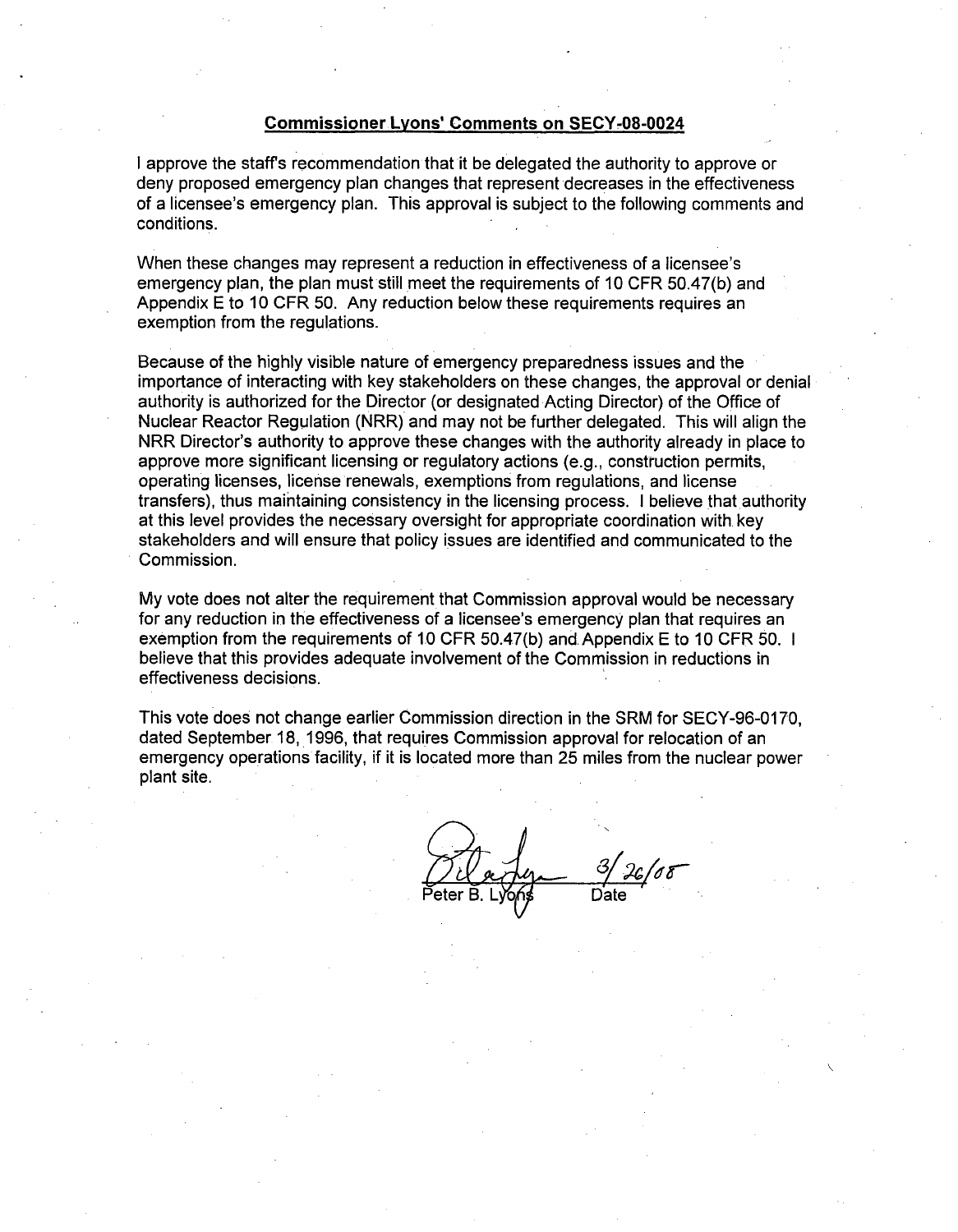# **NOTATION VOTE**

# RESPONSE SHEET

| TO:                      | <b>Annette Vietti-Cook, Secretary</b>                                                                                                                                  |  |  |
|--------------------------|------------------------------------------------------------------------------------------------------------------------------------------------------------------------|--|--|
| <b>FROM:</b>             | <b>COMMISSIONER SVINICKI</b>                                                                                                                                           |  |  |
| <b>SUBJECT:</b>          | SECY-08-0024 - DELEGATION OF COMMISSION<br><b>AUTHORITY TO STAFF TO APPROVE OR DENY</b><br><b>EMERGENCY PLAN CHANGES THAT</b><br>REPRESENT A DECREASE IN EFFECTIVENESS |  |  |
| Approved X               | <b>Disapproved</b><br>Abstain                                                                                                                                          |  |  |
| <b>Not Participating</b> |                                                                                                                                                                        |  |  |

COMMENTS: Below \_\_ Attached X None \_\_

**SIGNATURE** 

5/05108 **DATE** 

Entered on "STARS" Yes  $\sqrt{N}$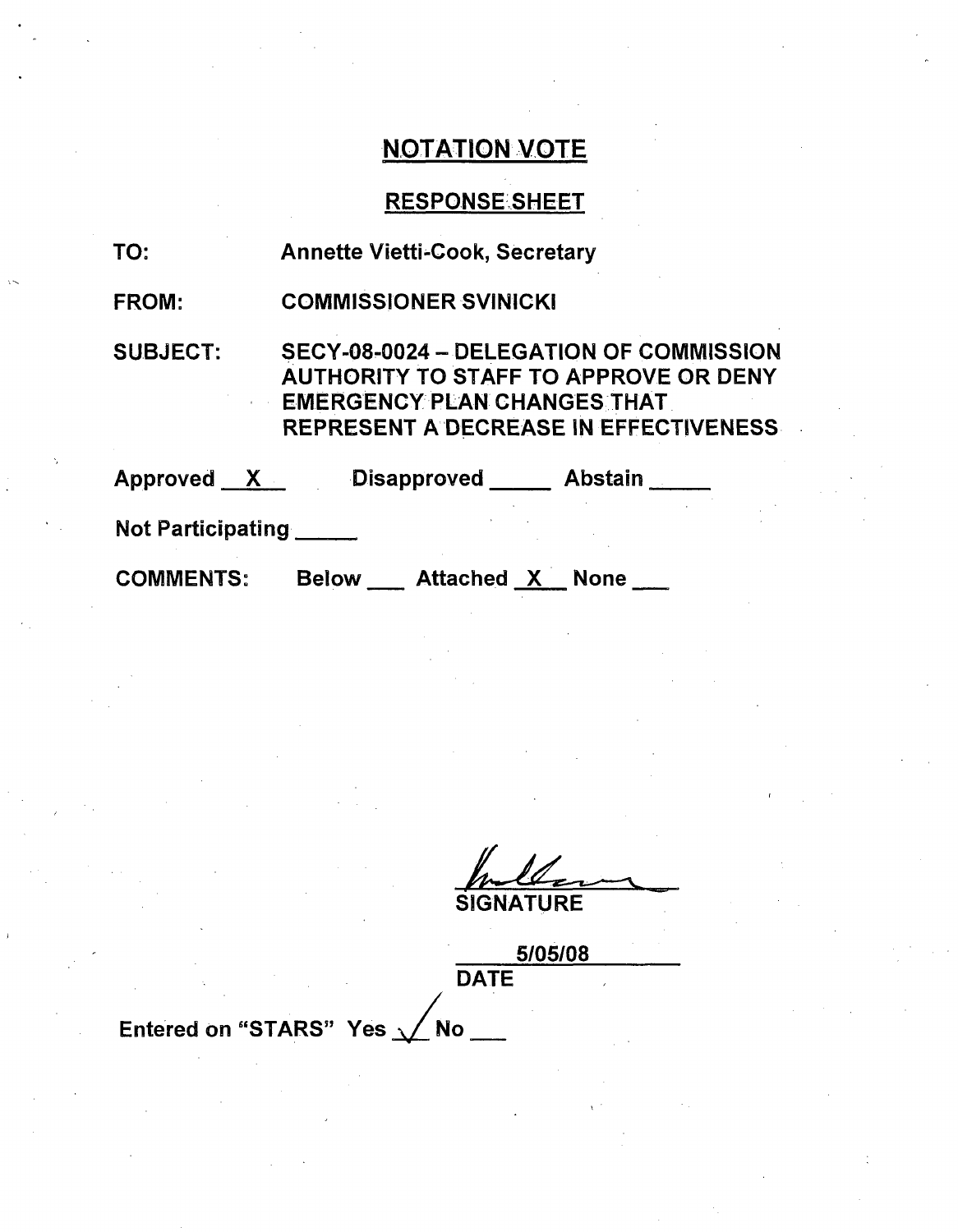#### Commissioner Svinicki's Comments on SECY-08-0024

I approve the staff's recommendation that it be delegated the authority to approve or deny proposed emergency plan changes that represent decreases in the effectiveness of a licensee's emergency plan. However, I would limit this delegation to circumstances where the request-for.a decrease in effectiveness would not require an exemption from 10 CFR 50'47(b) or Appendix E to 10 CFR Part 50. I agree with Commissioner Lyons that Commission approval is still necessary for any reduction in the effectiveness of a licensee's emergency plan that requires an exemption from these requirements.

I also support the condition stipulated by Commissioner Lyons that the delegation of authority to approve or deny proposed emergency plan changes that represent decreases in the effectiveness of a licensee's emergency plan shall be to the Director (or designated Acting Director) of the Office of Nuclear Reactor Regulation (NRR) and may not be further delegated.

As a Commissioner who was not present for the consideration of staff's previous request for delegation of this same authority, I find the prior history on this matter worthy of comment. In its response to SECY-06-0200, the Commission unanimously denied staffs proposal to delegate to the staff the authority to approve emergency plan changes that would represent a decrease in effectiveness. As I interpret it, the prevailing view was that the staff had failed to provide sufficient or compelling justification for why such a change was needed or would represent an improvement upon the current situation. Confusion in this matter was subsequently compounded by conflicting interpretations of whether NRR had long held this delegation, or at least, had behaved as if it did.

In the current paper (SECY-08-0024), staff has put forward three arguments in support of granting the delegation. First, the paper states that staff has "significant technical expertise and knowledge in the EP [emergency planning] field." While I should rather hope this is the case -- both in the field of emergency planning and in all other matters that staff brings to the Commission -- staff's expertise and knowledge is not a reason to remove matters from the Commission's consideration. Consequently, this argument does not compel.

Second, the paper states that emergency plan change requests that are evaluated at the staff level "are more efficient because it eliminates the process step of forwarding it to the Commission, thus allowing a more timely response to the licensee." While, to a certain extent merely stating the obvious, taken to its extreme, this logic could be used to argue for the elimination of Commission involvement in all matters, as Commission consideration and deliberation will always require the addition of some increment of time. Although I am certain this was not staff's intended point, the second argument - in addition to being somewhat disconcerting to this reader -- also does not compel on the issue of the delegation.

The third argument is, in my view, the only persuasive point made in the paper in support of the delegation and it is, in fact, strong enough to secure my support for the recommendation. The third point argues that establishing staff authority to approve or deny proposed emergency plan changes that represent decreases in the effectiveness of a licensee's emergency plan "will align the staff's authority to approve such changes with the Commission's delegation of authority to staff already in place" for both routine and more significant licensing and regulatory actions "thus maintaining consistency in the licensing process." In my opinion, this argument is logical, well-reasoned, and welldocumented in the staff's proposal. On this basis, I approve the proposed delegation (or, more properly, re-delegation) to the Director of NRR of the authority to approve or deny